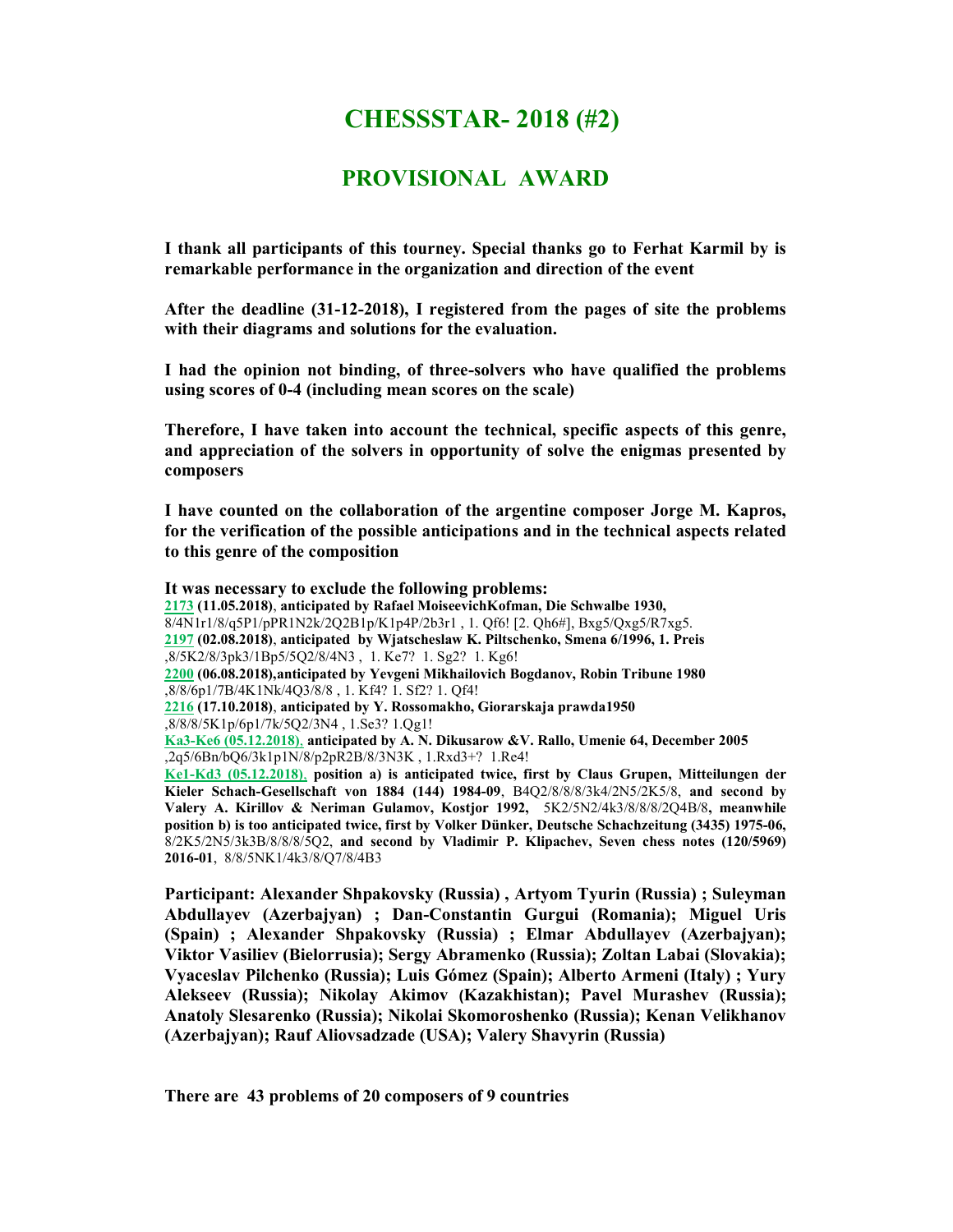# Report



#### V Pilchenko & Valery Shavyrin (Russia)

1...Qb1 2.Qc5# 1...Nxf6 2.Qxf6# 1.Nc5? – 2.Re4# 1...Qb1 2.Nxc6# 1...Nxf6 2.Nf7#-but 1...Ng3!  $1.Nf2! - 2.Re4#$ 1...Qb1 2.exd4# (2…Bxd4?) 1...Nxf6 2.f4# (2…Rxf4?) 1...Bd3 2.Nxd3# Zagoruiko with interesting masked-prolonged Novotny play in the solution.

## Anatoly Slesarenko (Russia)

1.Nef5? - 2.Qd4(A),Qxe7(B)# 1...Kxf6 2.Bg7(C)# -but 1...Nc6! 1.f7? - 2.Bg7(C)# -1...Kf6 2.Qxe7(B)# - but 1...Bxg3! 1.fxe7!  $-2.Bg7(C)$ # 1...Kf6 2.Qd4(A)#; 1...Bg5 2.Rf5# (e8Q?) 1...Bxg3 2.e8Q# (Rf5?) 1...Ng4 2.Nxg4# Solid presentation of the Burmistrov combination with antiduals in the solution.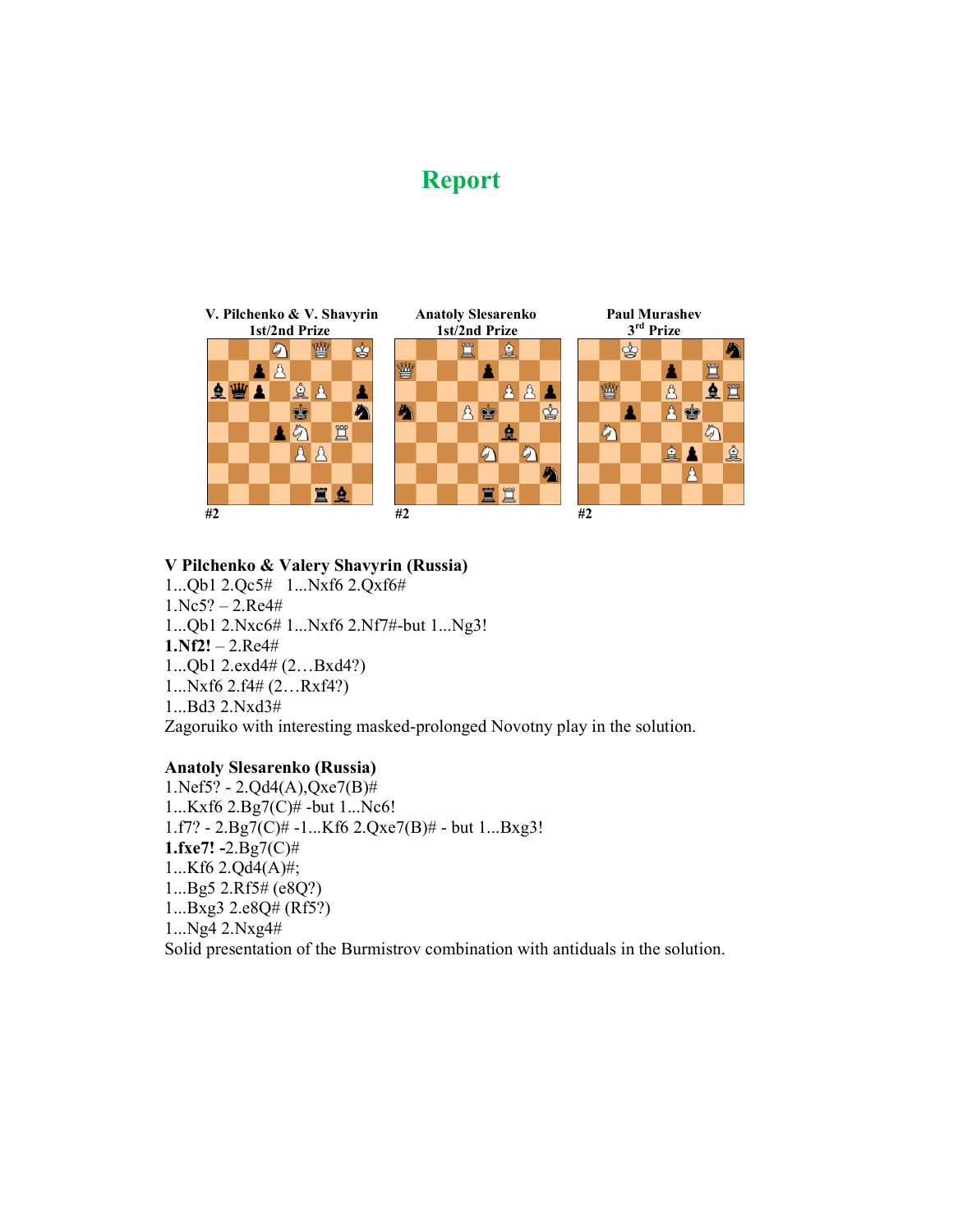#### Paul Murashev (Russia)

1.  $Qb5? - zz$ 1... Kxe6 (a) 2.Qd7# 1... Bh5 (b), Ke4 2.Qd3#-1... cxb4/c4 2.Nf6# (A) - but 1... Nf7! 1. Nc6? – 2.Nf6# (A) 1... Kxe6 (a) 2.Nxe7# - Royal Schiffmann defence 1... Bh5 (b) 2.Qb1# but 1… Ke4! (2.Qb1+? Kd5!) 1. Qxc5! – 2.Nf6# (A) 1... Kxe6 (a) 2.Nh2# 1... Bh5 (b), Ke4 2.Qc2# - Royal Schiffmann Zagoruiko with Schiffmann details. The key gives another flight.



Luis Gómez (Spain) 1...N~ 2.Qg5 # A 2.Qg3 # B 2.Qe4 C 1...Ne6! 2.Qg3 # B 2.Qe4 # C 1...Ne4! 2.Qxe4 # C 1.Be6? (2.Qg3 #) B -1...Ke3 a 2.Qg5 # A -1...Ke5 b 2.Qf5 # D- but 1...h4! **1.Nfe4!**  $(2.Qg5 \#)$  **A** 1...Ke3 a 2.Qg3 # B 1...Ke5 b  $2.Qg5 \# A$ 1...Nxe4 2.Qxe4 # 1...Ne6 2.Qg3 # 1...Bf6 2.Nd5 # Black correction with reduction of mates in the set play, theme Le Grand between the try play and the actual play.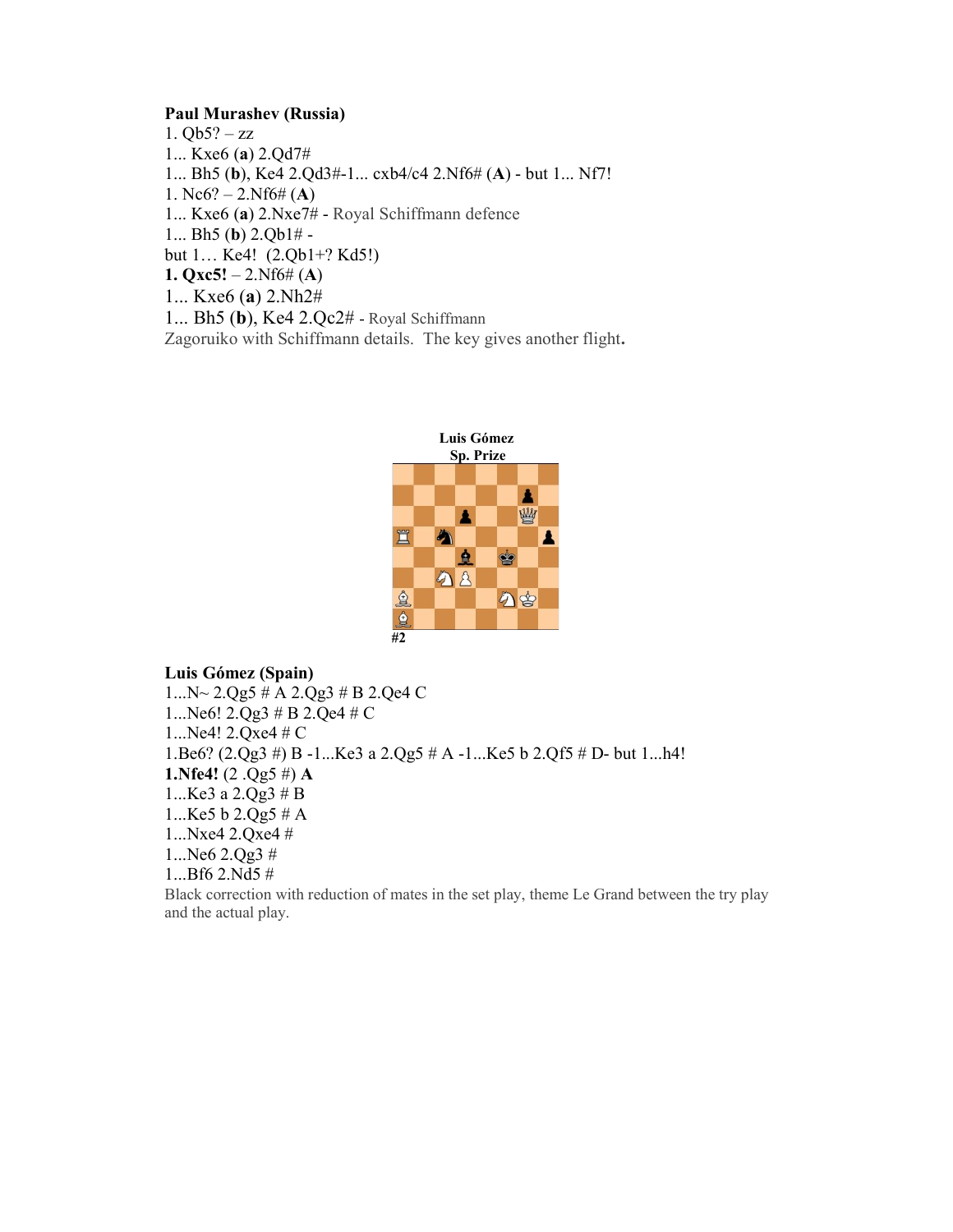



#### Paul Murashev (Russia)

1... e2(a) 2.Nd2, N:f2#(AC) 1. Qg2? – 2.Nd2, Ng5#(AB), 1... e2(a) 2.Nxf2# (C) (2.Nd2?), 1... Nxe5 2.Nx:c5#(D), 1... Nxd3(b) 2.cxd3#, but 1... fxg4! 1. c3? – 2.Nxf2, Nxc5#(CD), 1... e2(a) 2.Nd2# (A) (2.Nxf2?), 1... Qxh3 2.Ng5#(B), 1... Nxd3(b) 2.Ra4# (2.Bxd3?), but 1... Qxd6! 1. c4! – 2.Nx:f2, Nxc5#(CD) (1... f1Q?, 1... e2?), 1... Nxd3(b) 2.Bxd3# (2.Ra4?), 1...  $Qx:h3$  2.Ng5# $(B)$ The virtual play showing the Odessa  $+$  Le Grand themes is fantastic.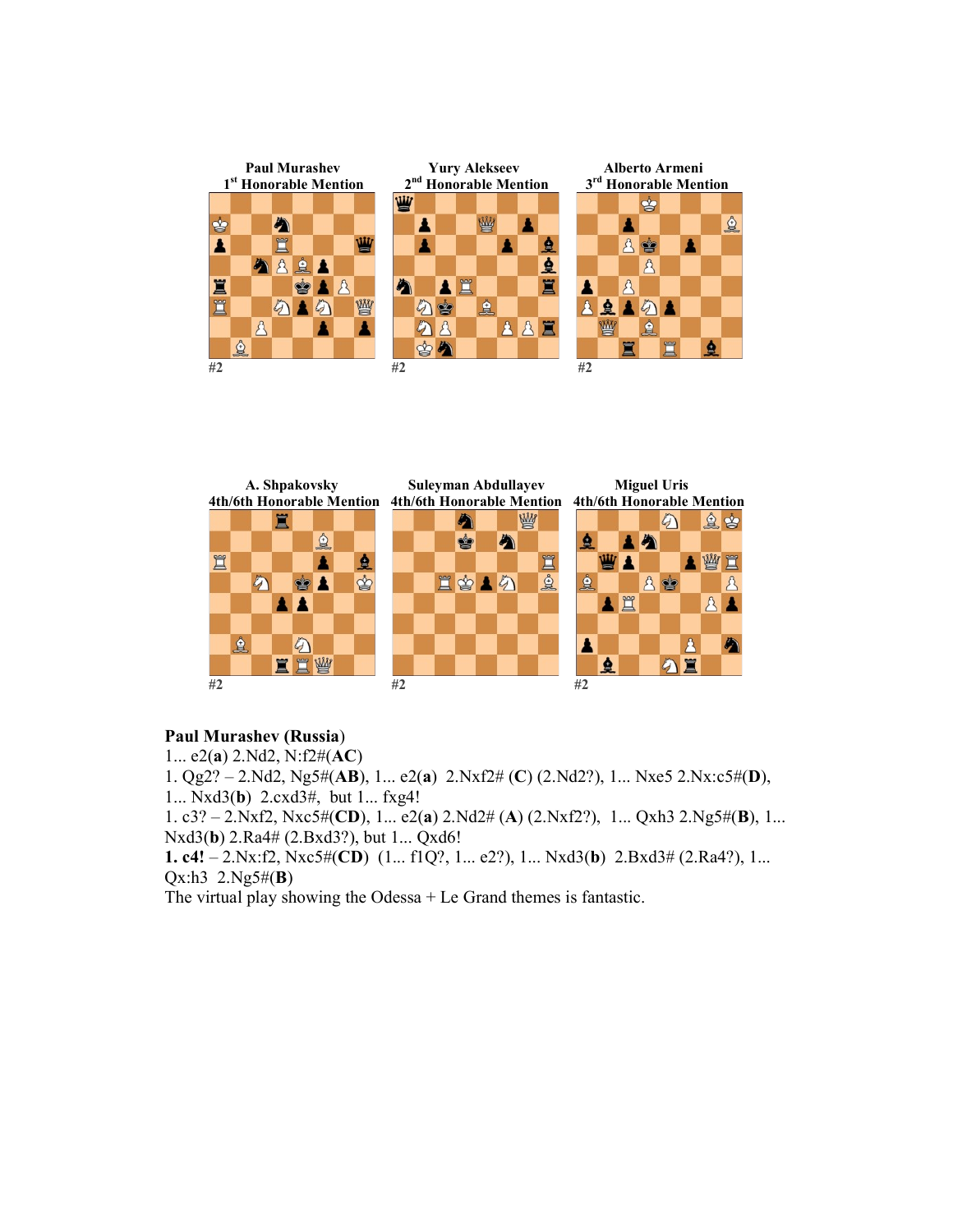#### Yury Alekseev (Russia)

1. Rg4? [2. Bd4 [A] Sd1 [B] #] 1. ... Rxg4 2. Nd1 # -1. ... Bxg4 2. Bd4 # -1. ... Nc5 ! 1. g4? [2. Sd1 [B] Rxc4 [C] #] 1. ... Rxg4 2. Nd1 # -1. ... Bxg4 2. Rxc4 # -1. ... Nxb2! 1. Rxh4? [2. Rxc4 [C] Bd4 [A]#] 1. ... Rxh4! 1. Rf4? [2. Bd2 , Bd4 #] 1. ... Bxf4 [a] 2. Bd4 #-1. ... Rxf4 [[b] 2. Bd2 #-1. ... cxb3 2. Qb4# -1. ... Qd8 2. Nxa4# 1. ... Nxb3! 1. Bf4? [2. Qe1 , Rxc4 #] 1. ... Bxf4 [a] 2. Rxc4 #-1. ... Rxf4 [b] 2. Qe1 # -1. ... Be2! 1. f4! [2. Rxc4, Bd2 #] 1. ... Bxf4 [a] 2. Rxc4 # 1. ... Rxf4 [b] 2. Bd2 # The first three phases show a cycle of threats. The second three phases show different

mates after the Novotny in the square f4. The lack of defenses in the actual play is a flaw.

#### Alberto Armeni (Italy)

1.Bg8 [2.c5#] 1...cxb2 2.Bb4#- 1...e2 2.Bf4# -1...exd2 2.Re6# 1...Bxc4 2.Qb4# -1...cxd2 2.Qxf6# Five line-openings well unified motivated by an intelligent threat.

### Alexander Shpakovsky (Russia)

 $1.$ Be $6? \sim 2.$ Oxf5# 1...Bf4(a) 2.Qxf4# -but: 1...f4!(b)  $1.Ng3? \sim 2.Qxf5\# -1...f4(b) 2.Rxe4\#-but: 1...Bf4!(a)$  $1. Nxd4! \sim 2. Qxf5#$ 1...Bf4(a) 2.Nf3# 1...f4(b) 2.Rxe4# 1...R8xd4 2.Nd7# -1...R1xd4 2.Nd3# Tries are a plus to previous version by the same author. Good find!

#### Suleyman Abdullayev (Azerbajyan)

Set Play: 1. ...  $Nd$  [a] 2. Qc8 [A] # 1. ... Nc6 [d] ! 1. ... Nd6 [b] 2. Rxd6 [B] # Try: 1. Qg5? [2. Qe7#] 1. ... Ke8 2. Qe7# - 1. ... Nxg5 [c] 2. Rd6 [B] # But 1. ... Nc6 [d] ! 1. Rh8! [2. Qe8#] 1. ... Nc6 [d] 2. Qc8 [A] # 1. ... Nd6 [b] 2. Qxd8 [C] # The whole seems little but the three phases are well unified.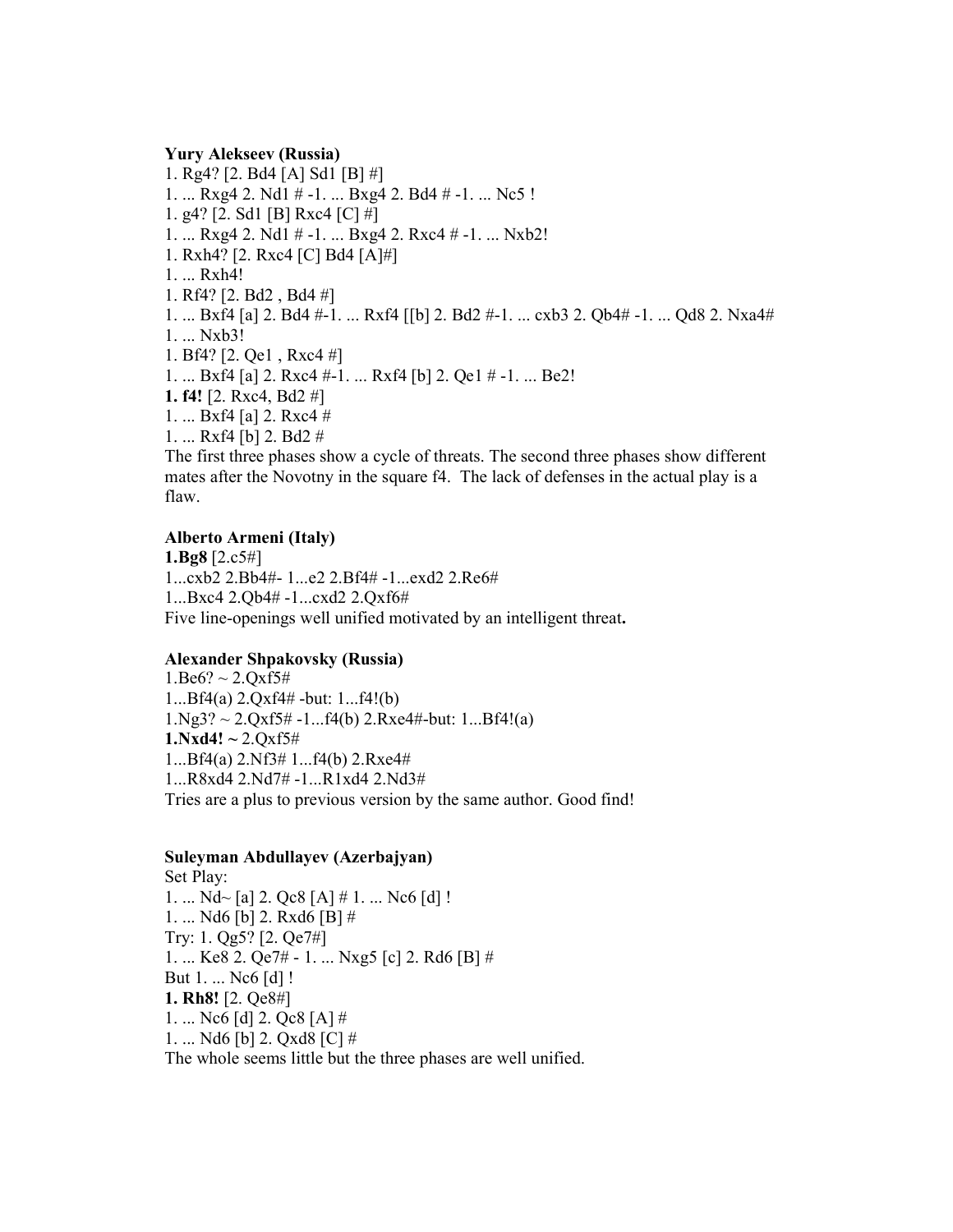## Miguel Uris (Spain)

1... Nc5 a 2. Qxf6# A 1... f5 b 2. Qe6# B 1. Qc2? [2. Re4, Nd3#] 1... Nc5 a 2. Qb2# C -1... f5 b 2. Nd3# D -but 1... Bxc2! 1. Qd3! [2. Re4#] 1... Nc5 a 2. Qd4# E -1... f5 b 2. Re6# F 1... Nxg4 2. Sf3# 1... Bxd3 2. Nxd3# -1... Rxe1 2. f4# 1... Qd4/e3 2. Bxc7#-1... cxd5 2. Qxd5# Nice Zagoruiko. The strong refutation of the try is a pity.









### Suleyman Abdullayev

1. Re7? [2. Qg2 [B] , Bg2 [F] #] but 1. ... dxe5 [a] ! 1. Qe7? [2. Bg2 [F] #] -but 1. ... Ke4 [b] ! 1. Nc6? [2. Qg2 [B] #] -but 1. ... c3! 1. Qh7? waiting 1. ... dxe5 [a] 2. Qb7 [A] #-1. ... Kxe5 [c] 2. Qf5 [D] # -but 1. ... c3! 1. f4? [2. Qb7 [A] , Qg2 [B] #] -but 1. ... Ke4 [b] ! 1. Nxc4! waiting 1. ... Ke4 [b] 2. Qg2 [B] # 1. ... Kxc4 2. Qd4# 1. ... Kc6 [d] 2. Qb7 [A] # In a simple position, theme Barnes (first three phases) and a variant Dombrovskis (last

two phases).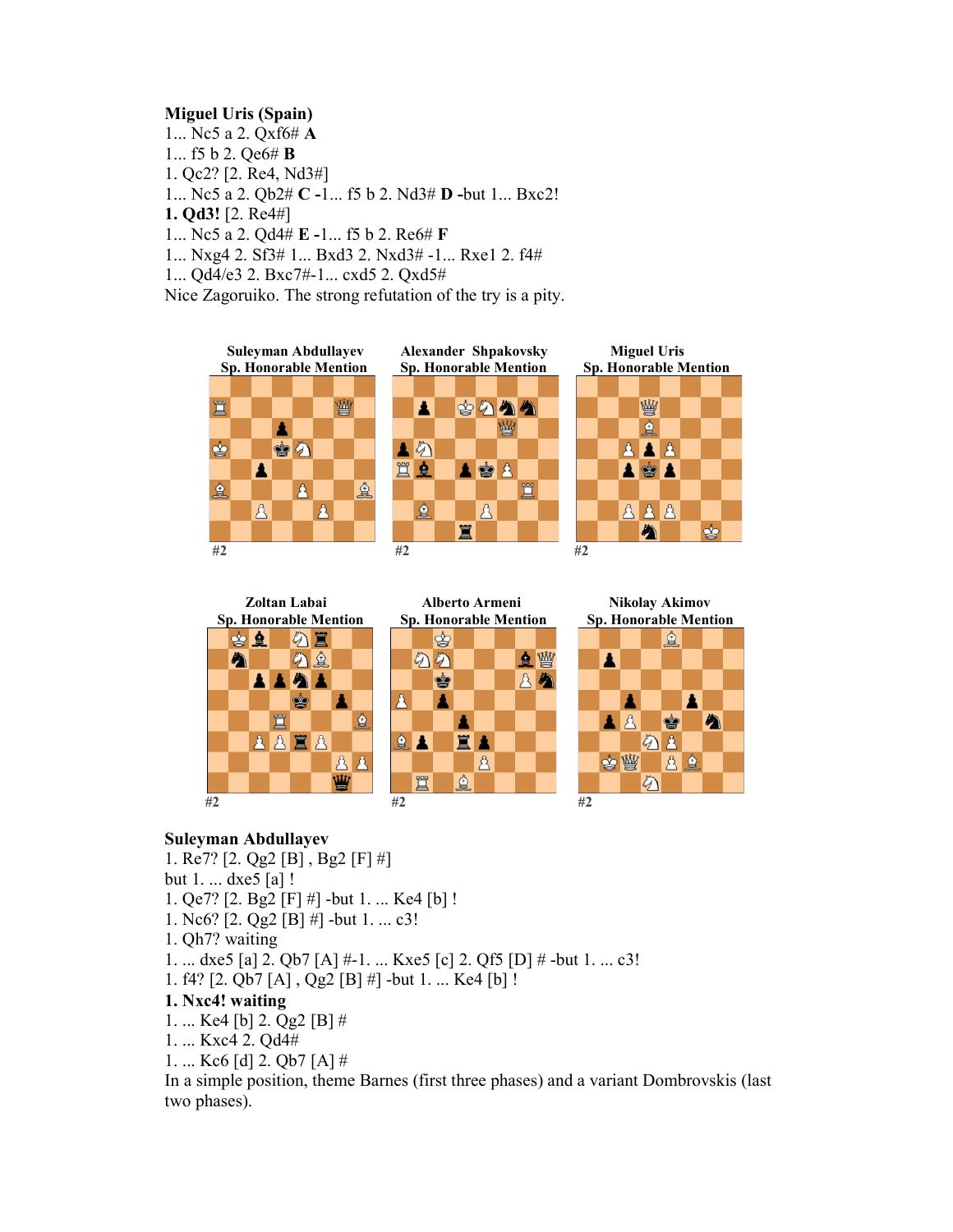#### Alexander Shpakovsky (Russia)

1.Bc1? (zz) Rd2! 1.Bxd4!  $\sim$  (2.Re3#) 1...Bd2 2.Bc3# -1...Bxe7 2.Nc3# -1...Ne5+ 2.Qxe5# 1...Rxd4+ 2.Qxd4# -1...Rd3 2.exd3#-1...Nf5 2.Qxf5# White Shiffmann is an interesting concept that deserves attention.

#### Miguel Uris (Spain)

1. Qg4? (A) zz 1... c3! (a) 1. Qa4? (B) zz 1... e3! (b) 1. c3?+ (C) Nxc3! (c) 1. e3?+ (D) Nxe3! (d) 1. Kh2! zz 1... c3 (a) 2.  $\text{Qa4#}$  (B) -1... e3 (b) 2.  $\text{Qg4#}$  (A) – 1... Nc3 (c) 2. e3# (D) -1... Ne3 (d) 2. c3# (C) Banny theme twice.

#### Zoltan Labai (Slovakia)

 $1...$ Ne $6$   $\sim$   $2.Bg3# (A)$ 1....  $g4 \ 2.Bxf6# (B)$ 1.Rf4 ! (2.Rf5#) 1…Ne6~2.Ng6#-1…Nxf4 2.d4#-1…Rxf3 2.Re4# 1…Kxf4 2.Bg3# (A) -1…gxf4 2.Bxf6# (B) Ruchlis with black correction play. No novelty but well done.

## Alberto Armeni (Italy)

1.Bc2! zz [1.Qxg7? Nf7!; 1.exd3? e2!] 1...b2 2.Ba4# -1...bxc2 2.Rb6# 1...c4 2.Nd8# -1...Rc3 2.Be4# 1...Bf6 2.Qd7# - 1...Nf5 2.Qh1# All line openings after a waiting key. The author has made a lot of examples with this idea and this setting is funny.

#### Nikolay Akimov (Kazhakistan)

1.Qc3! (Nxc5#) 1.Bg3?Nxe3! 1...bxc3+ 2.Nxc3#; 1...b6 2.Bc6# 1...f4 2.Bg6#; 1...Nxe3 2.Qe5# Variety of mattes, interesting for solvers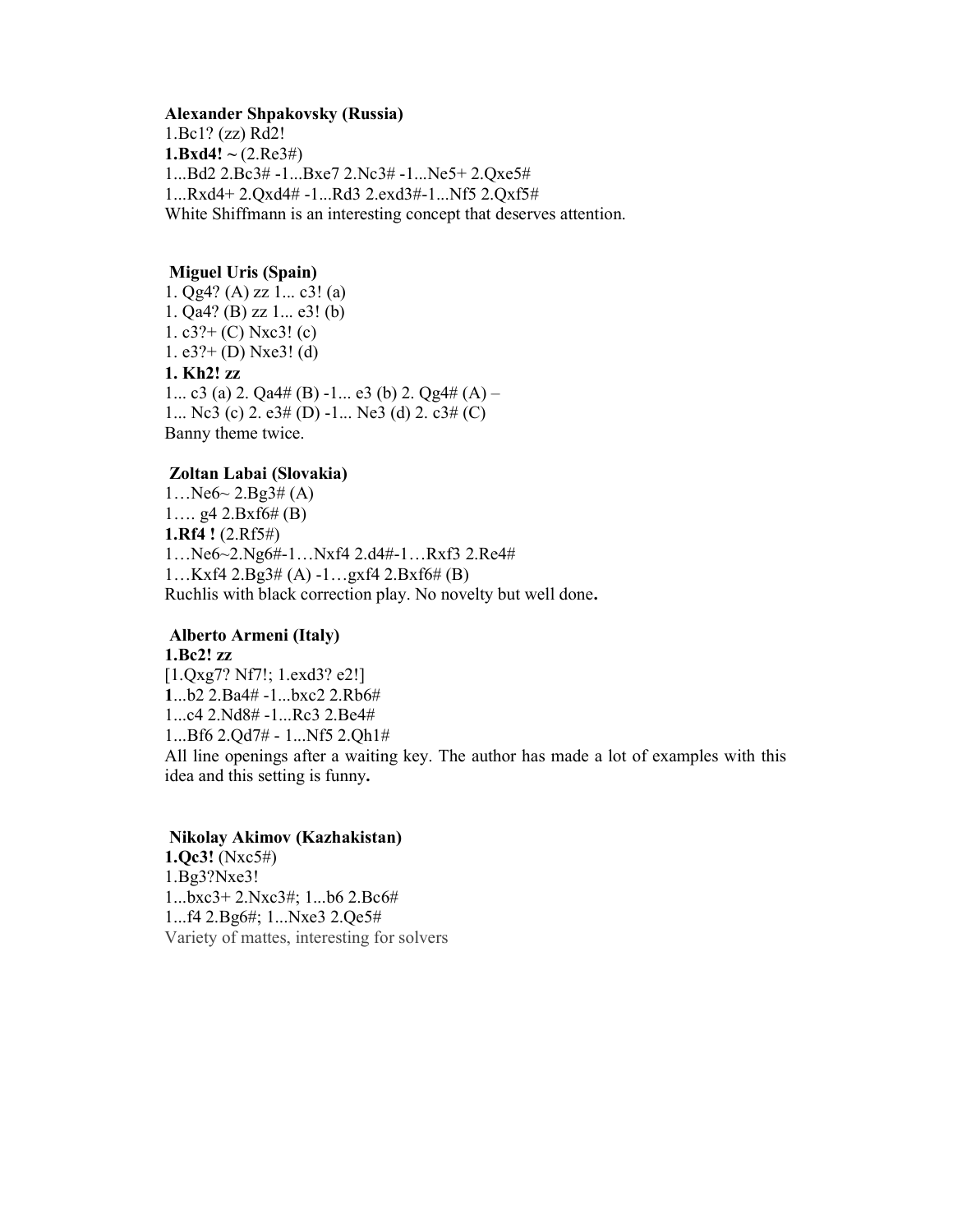

## Viktor Vasiliev (Bielorrusia)

1.Bd7! (Neg5#)

1...Rxf5 2.Rd4#; 1...Bd8 2.Qf4#; 1...Nxc2 2.Qd3# 1...Nexf5 2.Nf6#; 1...Nf3 2.Qxf3#

## Dan-Constantin Gurgui (Romania)

Set Play: 1. ... cxd6 2. Nxd6# -1. ... f6/f5 2. Qe6# .-1. ... h4 2. Qg4# 1. Nxc7? [2. Ne5#] -1. ... f6 2. Qe6# -But 1. ... Nd3! 1. Rxd2? [2. Ne5#] -1. ... f6 2. Qe6# -1. ... Nd3 2. exd3# -But 1. ... cxd6! 1. Nbd4! [2. Bb5#] 1. ... f5 2. Qe6# 1. ... cxd4 2. cxd4#

Sergy Abramenko (Russia) 1.Nd2! (Raxe4; Rexd4; Rf1#) 1...Ng3 2.Be3# -1...Qd4 2.Qxe5# 1...Nd4 2.Rxe4#-1...Qc4 2.Rf1# -1...Bb4 2.Rxe4#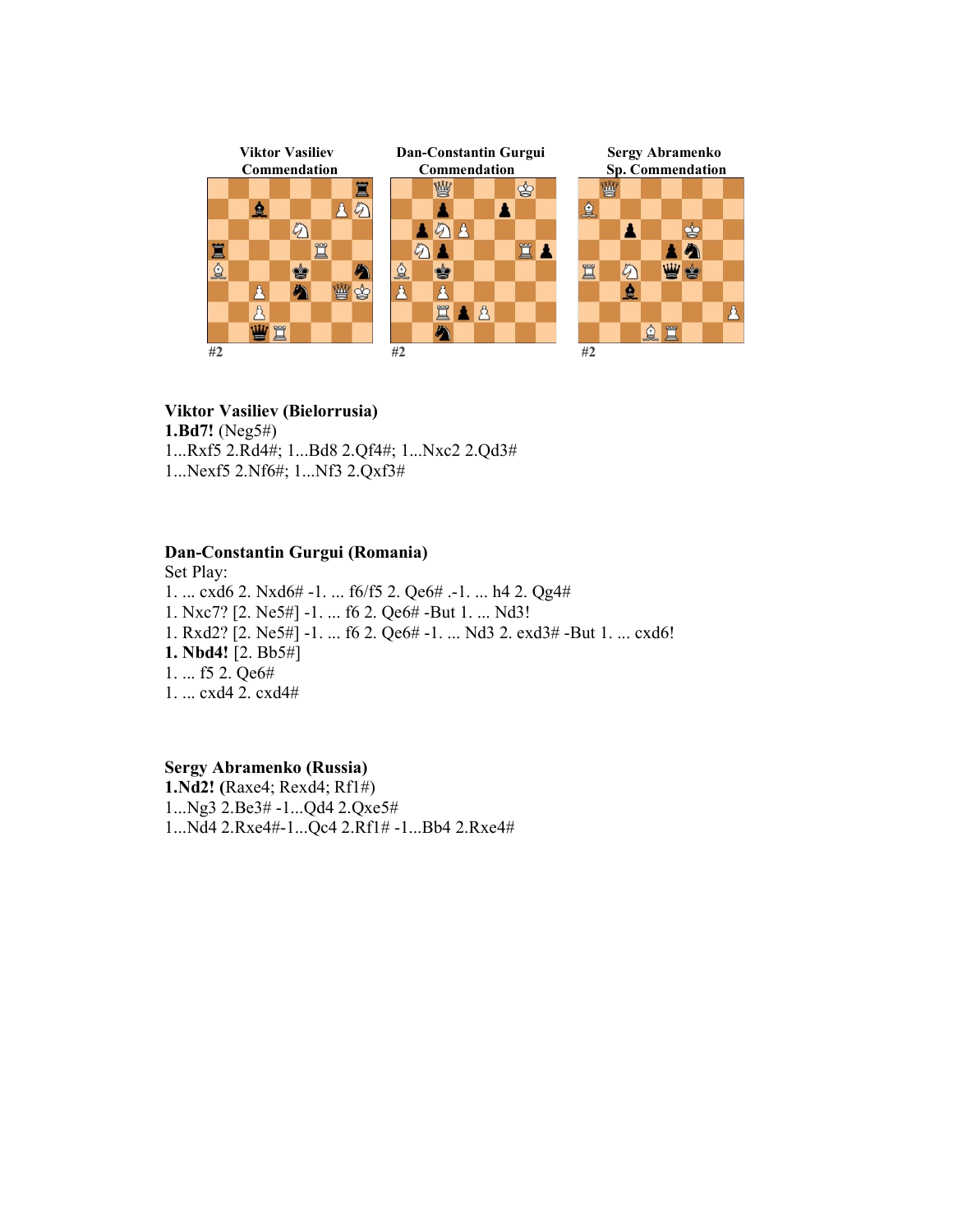# SECTION MINIATURES



#### Kenan Velikhanov (Azerbajyan)

1. Qb7? Zz 1. ... Kxc5 (a) 2. Qd5/Qb6 # A/B 1. ... Kc3 (b) 2. Qb4 # - 1. ... Ke3 (c) 2. Qe4 # -1. ... e4! 1. Qf7? Zz 1. ... Kxc5 (a) 2. Qd5 # A- 1. ... Kc3 (b) 2. Qc4 # -1. ... Ke3 (c) 2. Qf2 #- 1. ... e4! 1. Qf6! Zz 1. ... Kxc5 (a) 2. Qb6 # B 1. ... Kc3 (b) 2. Qxe5 # 1. ... Ke3 (c) 2. Qf2 # Abundant play in all the three phases.

## Suleyman Abdullayev (Azerbajyan)

1. Rh7? waiting 1. ... Kc6 [a] 2. Nb4 [A] #-1. ... Kxe6 2. Qe5#- But 1. ... Kc4 [b] ! 1. Ndc5! waiting 1. ... Kc4 [b] 2. Qb3# 1. ... Kc6 [a] 2. Nc7 [B] # I like the changed mates.